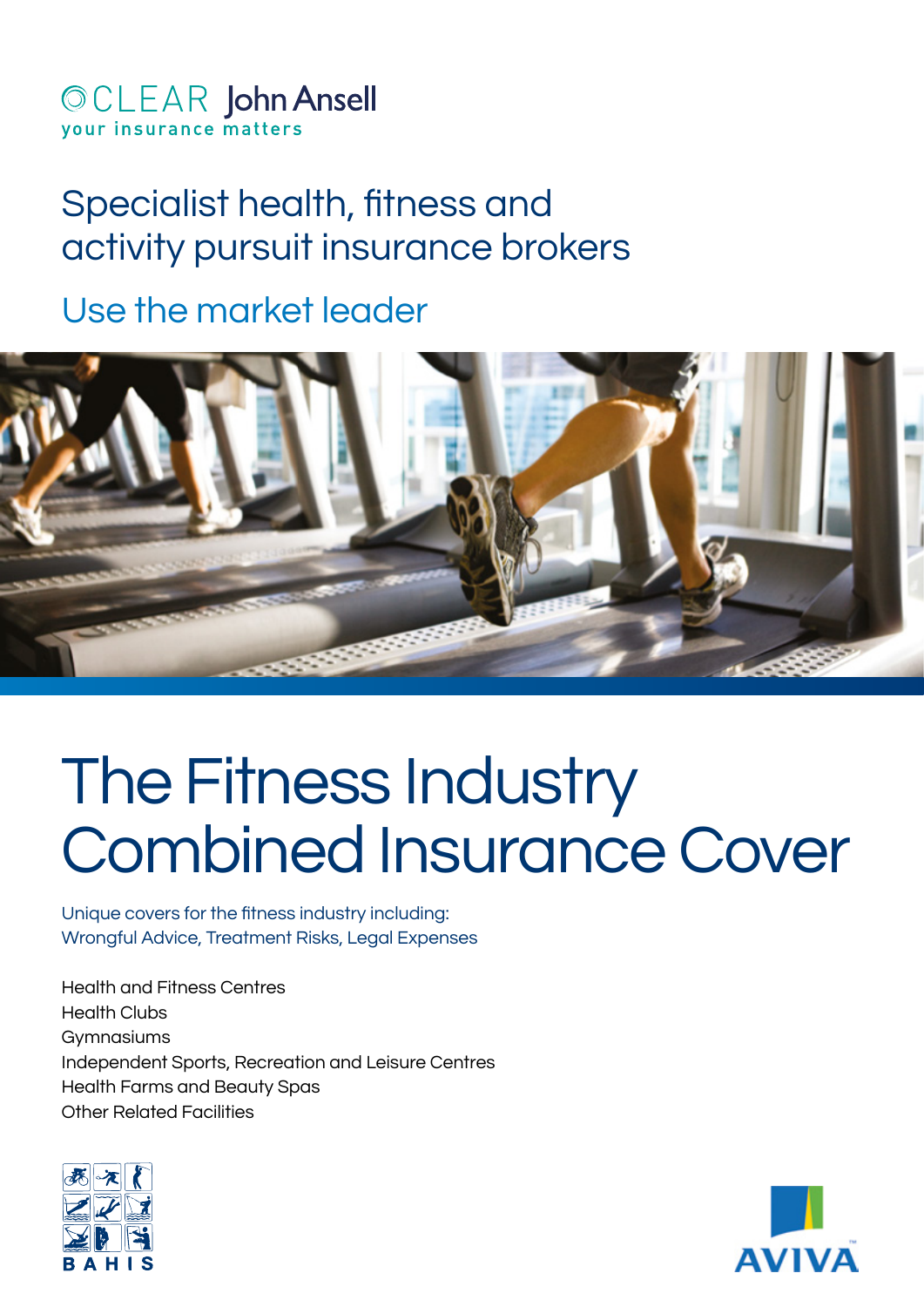

BAHIS is a trading name of John Ansell & Partners. John Ansell & Partners is a trading name of Clear Insurance Management Limited, an independent Chartered insurance broker which is authorised and regulated by the Financial Conduct Authority (FCA). Our FCA register number is 307982.. BAHIS, as a market leader, has been pro-active in the development of this specialist and individual Insurance specifically tailored for the Fitness Industry.



BAHIS/John Ansell has teamed up with Aviva to provide unique policy cover and unrivalled financial security for your business.

CLAIMS SERVICE A 24-hour, 365 days a year claim line provides you with emergency assistance whenever it is required.

ADDITIONAL SERVICES Legal & Tax Helpline, Employee Counselling Service Risk Management Helpline Preferred suppliers for discounted safety and security equipment

# What to do next...

Just complete the form, send it to us with your brochure, and in return, we will issue you with a detailed quotation.

Alternatively, please contact us on: Freephone: 0800 140 4541 Tel: 020 7251 6821 email: ansell.enquiries@thecleargroup.com website: www.ansell.co.uk

# A Discount too…

For members of the UK Active, and in return for operating to UK Active standards, we will include up to a 15% discount.

# **EXCESSES**

Asset Protection excess £250, £1,000 in respect of subsidence other excesses as wording.

# ASSET PROTECTION

"All Risks" including Accidental Damage, Full Theft, Subsidence and Collapse, Sprinkler Leakage. Customers and Employees effects to £250 (including jewellery to £50 and cash to £50) per person. Glass

Frozen foods - optional.

BUSINESS EQUIPMENT (including laptops) - Optional Specified items can be covered in transit or at any other premises in the UK used by you.

# LOSS OF MONEY

Automatically included up to £2,000 cash. Optional increased limits are available. Includes personal accident assault cover.

# REVENUE PROTECTION

Following an insured Asset Protection claim, cover is provided for Loss of Revenue, Gross Profit or Increased Cost of Working Expenses as selected to protect your business. Includes:

- Notifiable disease outbreak
- Denial of access and loss of attraction
- Loss or damage at other business premises used
- Accidental failure of public utilities
- Bomb hoax cover

# LOSS OF BOOK DEBTS

Automatically included up to £10,000 should a fire, etc., destroy your records and lead to outstanding debts being irrecoverable. Optional increased limits are available.

### LOSS OF LICENCE - Optional

Following forfeiture resulting in devaluation of the premises with limits of £50,000 or £100,000.

#### TERRORISM - Optional

Cover against acts of terrorism can be provided in respect of Asset and Revenue Protection.

# LEGAL LIABILITIES

Employers Liability Indemnity £10,000,000 (£5,000,000 in respect of Terrorism)

#### **Public & Products Liabilities**

Indemnity £2m or £5m (Terrorism to £2m) Includes:

- Work away from your premises
- Member to member and contingent liability
- Property owners/tenants liability
- Fitness advice/instruction and treatment risks including; Hair washing, drying, cutting & styling, dyeing, bleaching, permanent waving or specialist treatment of hair, eyebrow & eyelash plucking, shaping & tinting, manicure, pedicure, ear piercing by "gun & stud" method, cosmetics, facial masks (including ionisation & steam treatments), hair removal preparations, electro-mechanical slimming treatments, sauna, Turkish baths, massage (Swedish, hydro, aromatherapy, hot stone, indian head) facilities, solaria, sun beds & hair removal by electrolysis.

# EMPLOYEE & MEMBER BENEFITS - Optional

#### Personal Accident Insurance

Optional benefits available for all personnel working in the facility for either occupational accidents only or full 24 hour cover.

#### Members Personal Accident Insurance

Why not offer your members "added value" providing a fast and efficient accidental injury benefit for injuries at your facility?

# LEGAL EXPENSES

Automatically included:

- Employment Disputes & Compensation Awards
- Legal Defence, Property Protection and Bodily Injury
- **Tax Protection**
- Optional extensions;
- Contract & Tenancy Disputes
- Statutory Licence & Debt Recovery

#### EMPLOYEE DISHONESTY - Optional

To cover theft by employees up to £10,000

#### DIRECTORS & OFFICERS LIABILITY - Optional

To protect Directors, Officers, Trustees or Committee Members if sued for wrongful acts or breach of duty to shareholders, employees or regulatory authorities. Indemnity limits from £100,000.

British Activity Holiday Insurance Services. Lough Point, 2 Gladbeck Way, Enfield, Middlesex EN2 7JA Tel: 020 7251 6821 www.ansell.co.uk enquiries@ansell.co.uk

N.B. Full details of cover provided is contained in the wording. A copy is available on request.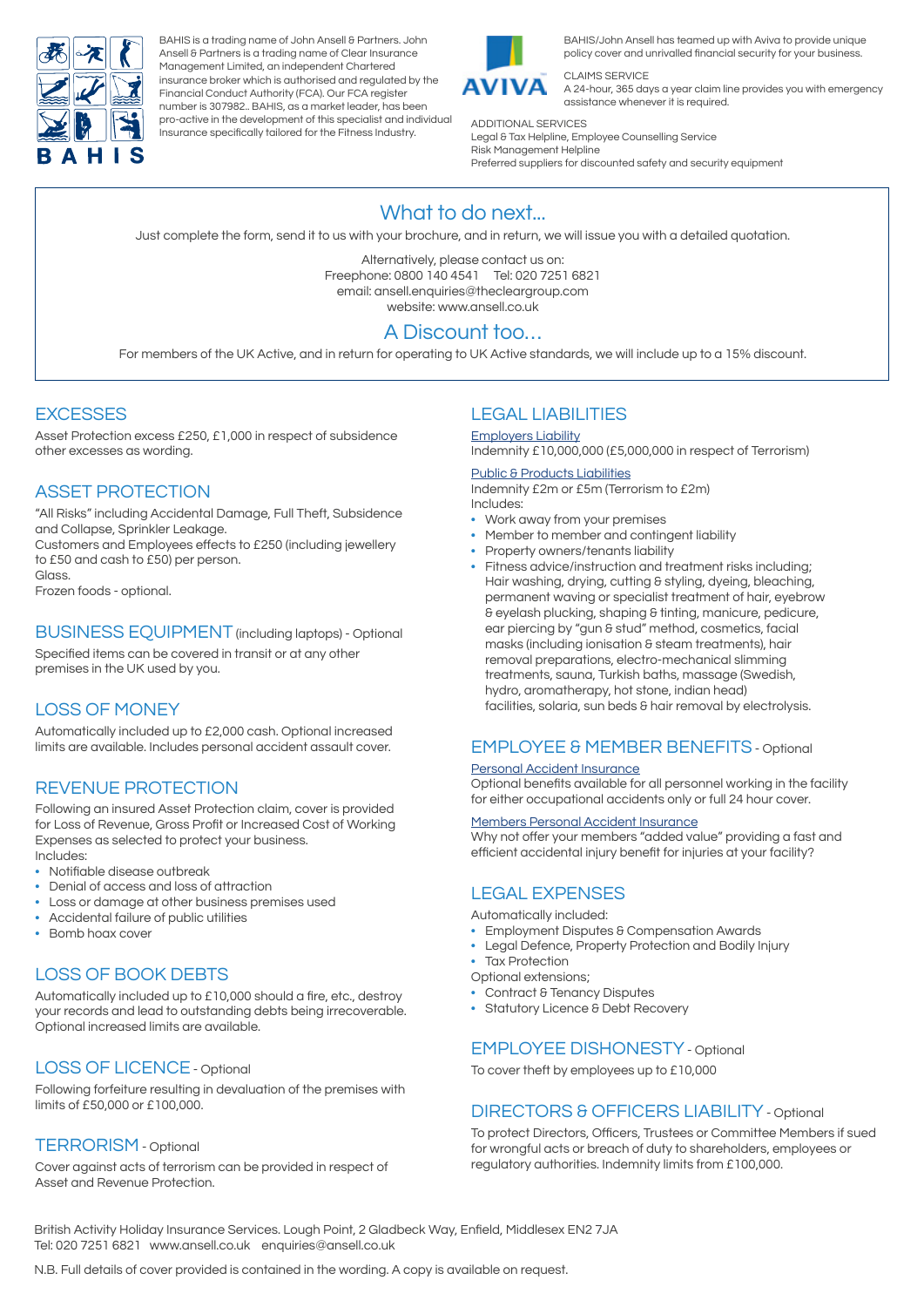# The Fitness Industry Combined Insurance Cover

| Name of Proposer                                                                                          |                                                     |                                                                  |                   |  |  |
|-----------------------------------------------------------------------------------------------------------|-----------------------------------------------------|------------------------------------------------------------------|-------------------|--|--|
| <b>Trading Name</b>                                                                                       |                                                     |                                                                  |                   |  |  |
| <b>Business Address</b>                                                                                   | Correspondence Address (If different)               |                                                                  |                   |  |  |
|                                                                                                           |                                                     |                                                                  |                   |  |  |
| <b>Contact Name</b>                                                                                       |                                                     |                                                                  |                   |  |  |
| Tel No<br>Mobile                                                                                          | Email                                               |                                                                  |                   |  |  |
| Employers Reference Number (PAYE Reference).                                                              |                                                     | If no ERN - please confirm if you are exempt by ticking this box |                   |  |  |
| <b>Business Description</b>                                                                               |                                                     |                                                                  |                   |  |  |
| Date business established<br>Is company UK registered?                                                    |                                                     |                                                                  | yes/no            |  |  |
| Are you a member of: UK Active?<br>yes/no                                                                 | Any other association?                              | yes/no                                                           |                   |  |  |
| If so, please state which                                                                                 |                                                     |                                                                  |                   |  |  |
| Facilities provided: Either enclose your brochure, or attach a full list of all activities and treatments |                                                     |                                                                  |                   |  |  |
| Section 1 - Asset Protection                                                                              |                                                     |                                                                  |                   |  |  |
| <b>Buildings Sum Insured</b>                                                                              |                                                     | £                                                                |                   |  |  |
| Tenants Improvements<br>£                                                                                 |                                                     |                                                                  |                   |  |  |
| All other general contents excluding computers                                                            |                                                     | £                                                                |                   |  |  |
| Computers                                                                                                 |                                                     | £                                                                |                   |  |  |
| Frozen Foods (limit per freezer £2,500)                                                                   |                                                     | Number of freezers                                               |                   |  |  |
| <b>STOCK</b>                                                                                              |                                                     |                                                                  |                   |  |  |
| 1. Clothing, Footwear<br>£<br>2. Food and Beverages                                                       | £                                                   | 3. All other stock<br>£                                          |                   |  |  |
| Business Equipment away from the premises                                                                 |                                                     | £                                                                |                   |  |  |
| Section 2 – Revenue Protection                                                                            |                                                     |                                                                  |                   |  |  |
| <b>Business Interruption Sum Insured</b>                                                                  |                                                     | £                                                                |                   |  |  |
| Select one basis of cover                                                                                 |                                                     |                                                                  |                   |  |  |
| Gross Revenue / Gross Profit / Increased Cost of Working                                                  | Indemnity period required                           | 12/18/24/36 Months                                               |                   |  |  |
| Do you require loss of licence indemnity                                                                  |                                                     | yes/no                                                           | £50,000 / 100,000 |  |  |
| Date licence issued<br>$\frac{1}{2}$                                                                      | Has there been any opposition / complaint / refusal |                                                                  | yes/no            |  |  |
| State any licence restrictions / conditions                                                               |                                                     |                                                                  |                   |  |  |
| Section 3 – Asset & Revenue Protection                                                                    |                                                     |                                                                  |                   |  |  |
| Do you require terrorism cover?                                                                           |                                                     |                                                                  | yes/no            |  |  |
| Section 4 - Legal Liabilities                                                                             |                                                     |                                                                  |                   |  |  |
| Estimated turnover in the next 12 months<br>£                                                             |                                                     | Third Party indemnity limit you require:                         | £2m/5m            |  |  |
| ANNUAL PAYROLL FOR ALL:                                                                                   |                                                     |                                                                  |                   |  |  |
| Non-manual Principals, Managers, Clerical Staff, including Instructors and Teachers                       |                                                     |                                                                  | £                 |  |  |
| Others, eg Manual                                                                                         |                                                     |                                                                  |                   |  |  |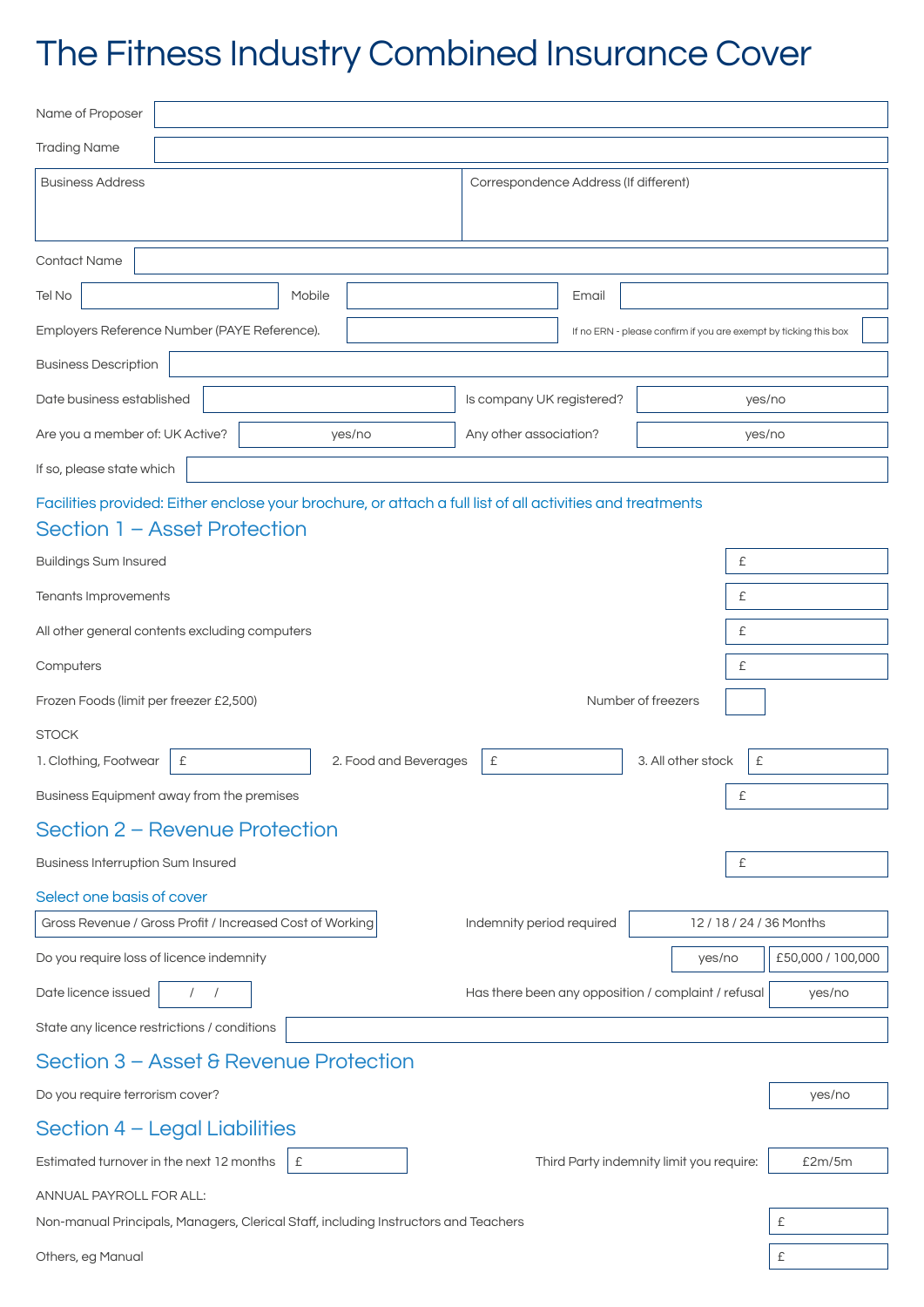| Do you provide any treatments such as massage, beauty treatments or other therapies?<br>If yes, please see list on page 4 (under Legal Liabilities) of those treatments automatically covered under your policy |        |                                           | yes/no                               |        |                              |  |
|-----------------------------------------------------------------------------------------------------------------------------------------------------------------------------------------------------------------|--------|-------------------------------------------|--------------------------------------|--------|------------------------------|--|
| Do you allow anyone under the age of 18 to use the gym/fitness centre?                                                                                                                                          |        |                                           |                                      | yes/no |                              |  |
| If yes, please state how many members are under 18                                                                                                                                                              |        |                                           | and the age of the youngest member   |        |                              |  |
| What percentage of your turnover is applicable to: Café / Bar / Restaurant Sales                                                                                                                                |        |                                           |                                      |        |                              |  |
| Retail and Leisure wear Sales                                                                                                                                                                                   |        |                                           |                                      |        |                              |  |
|                                                                                                                                                                                                                 |        | Hairdressing, beauty and other treatments |                                      |        |                              |  |
| Section 5 – Employee and member benefits                                                                                                                                                                        |        |                                           |                                      |        |                              |  |
| Do you wish to extend cover to include Occupational Personal Accident Insurance?                                                                                                                                |        |                                           | yes/no                               |        |                              |  |
| Has any employee been absent from work for more than 7 days, due to accident or illness, in the last 3 years?                                                                                                   |        |                                           | yes/no                               |        |                              |  |
| If yes, enclose details.                                                                                                                                                                                        |        |                                           |                                      |        |                              |  |
| Number of employees in each category:                                                                                                                                                                           |        |                                           |                                      |        |                              |  |
| Principals and Managers                                                                                                                                                                                         |        | Instructors and Supervisors               |                                      |        |                              |  |
| Other non-manual staff                                                                                                                                                                                          |        | Caretakers, Cleaners etc                  |                                      |        |                              |  |
| Do you wish to extend cover to include members personal accident insurance?                                                                                                                                     |        |                                           | yes/no                               |        |                              |  |
| Section 6 - Legal Expenses                                                                                                                                                                                      |        |                                           |                                      |        |                              |  |
| Your policy automatically includes Legal Expenses Insurance following certain events.<br>Would you like a quotation for full commercial legal expenses cover?                                                   |        |                                           | yes/no                               |        |                              |  |
| Section 7 – Employee Dishonesty                                                                                                                                                                                 |        |                                           |                                      |        |                              |  |
| Do you wish to extend cover to include theft by employees.                                                                                                                                                      |        |                                           |                                      |        |                              |  |
| If a limit above £10,000 is required please contact us.                                                                                                                                                         |        |                                           |                                      |        | yes/no                       |  |
| Section 8 - Directors & Officers Liability                                                                                                                                                                      |        |                                           |                                      |        |                              |  |
| Do you wish to extend cover to include Directors & Officers Liability?                                                                                                                                          |        |                                           | yes/no                               |        |                              |  |
| Limit of Indemnity                                                                                                                                                                                              |        |                                           |                                      |        | £100,000 / 250,000 / 500,000 |  |
| <b>GENERAL INFORMATION</b>                                                                                                                                                                                      |        |                                           |                                      |        |                              |  |
| Are your premises of Standard Construction: i.e. Brick / Concrete / Tile / Slate<br>yes/no                                                                                                                      |        |                                           |                                      |        |                              |  |
| Timber / Felt / other, give details                                                                                                                                                                             |        |                                           |                                      |        |                              |  |
| Do you share your building? If yes how is the rest of it occupied?                                                                                                                                              |        |                                           |                                      |        |                              |  |
| What floor/floors do you occupy?                                                                                                                                                                                |        |                                           |                                      |        |                              |  |
| Estimated number of members in next 12 months                                                                                                                                                                   |        |                                           |                                      |        |                              |  |
| Security protections at your premises: Do your premises comply with the minimum - security requirements below?                                                                                                  |        |                                           | yes/no                               |        |                              |  |
| MINIMUM SECURITY REQUIREMENTS                                                                                                                                                                                   |        |                                           |                                      |        |                              |  |
| 1. Final exit door and internal doors giving access to parts of the building not occupied by the proposer should be fitted with a 5-lever mortice deadlock.                                                     |        |                                           |                                      |        |                              |  |
| 2. All ground floor, basement and accessible opening windows should be fitted with key operated window locks.                                                                                                   |        |                                           |                                      |        |                              |  |
| Do you have a NACOSS approved alarm:                                                                                                                                                                            | yes/no | Is signalling:                            | Bell / BT Red Care / Central Station |        |                              |  |
| Name of alarm maintenance company                                                                                                                                                                               |        |                                           |                                      |        |                              |  |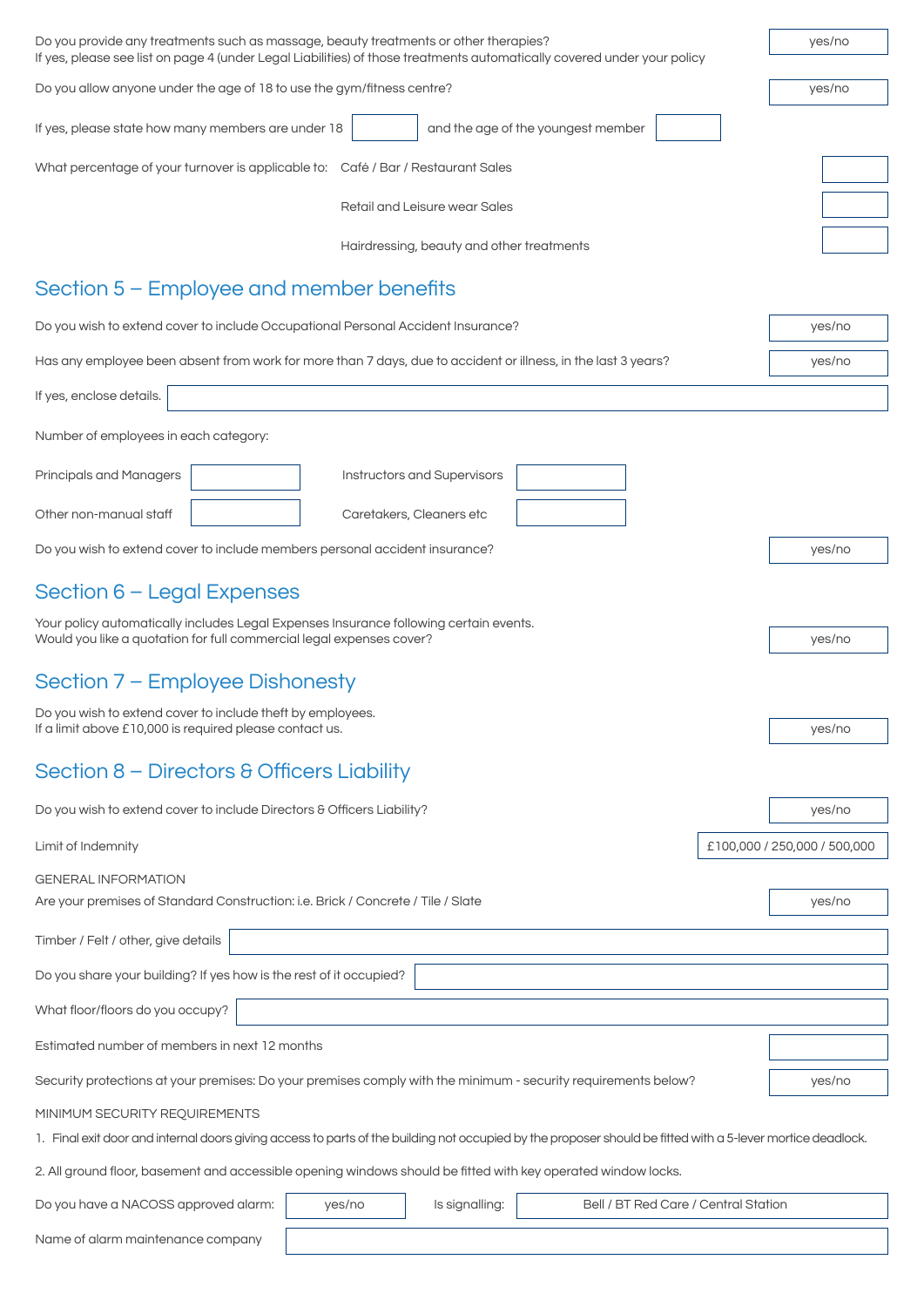| Do all Staff have an induction course including health & safety procedures?                                                                                                                                                              | yes/no |  |  |  |  |  |  |
|------------------------------------------------------------------------------------------------------------------------------------------------------------------------------------------------------------------------------------------|--------|--|--|--|--|--|--|
| Do all staff have qualifications for the activities they instruct?                                                                                                                                                                       |        |  |  |  |  |  |  |
| Has any insurer declined a proposal, cancelled your policy or cover or imposed any special terms?                                                                                                                                        | yes/no |  |  |  |  |  |  |
| If yes give details:                                                                                                                                                                                                                     |        |  |  |  |  |  |  |
| Have you or any of your principals:                                                                                                                                                                                                      |        |  |  |  |  |  |  |
| (a) Ever been convicted of, or is any prosecution pending for, any offence involving dishonesty of any kind<br>(e.g. involving fire, fraud, theft or handling stolen goods)?                                                             |        |  |  |  |  |  |  |
| (b) Ever been declared bankrupt, the subject of bankruptcy proceedings or made arrangements with creditors, either<br>in a personal capacity or in connection with any company, business or firm in which any of you have been involved? | yes/no |  |  |  |  |  |  |
| If yes to (a) or (b) please give full details                                                                                                                                                                                            |        |  |  |  |  |  |  |
|                                                                                                                                                                                                                                          |        |  |  |  |  |  |  |
| Name of existing insurers<br>Current insurance premium                                                                                                                                                                                   | £      |  |  |  |  |  |  |
| Renewal Date<br>Do you wish to pay monthly (full details will be provided)                                                                                                                                                               | yes/no |  |  |  |  |  |  |
| Have you suffered any losses in the last 5 years? If yes please provide information:                                                                                                                                                     | yes/no |  |  |  |  |  |  |
| $\left  \right $<br>Date:<br>Amount: £<br>Type:                                                                                                                                                                                          |        |  |  |  |  |  |  |
| Amount: £<br>Date:<br>$\left  \right $<br>Type:                                                                                                                                                                                          |        |  |  |  |  |  |  |
| Date:<br>1 <sup>1</sup><br>Amount: £<br>Type:                                                                                                                                                                                            |        |  |  |  |  |  |  |
| Date:<br>Amount: £<br>$\left  \right $<br>Type:                                                                                                                                                                                          |        |  |  |  |  |  |  |
| Date:<br>Amount: £<br>$\left  \right $<br>Type:                                                                                                                                                                                          |        |  |  |  |  |  |  |

(Please continue on a separate sheet if necessary).

# **DECLARATION**

I/We declare that the information given is, to the best of my/our knowledge and belief correct and complete. If the risk is accepted I/we undertake to pay the premium when called upon to do so. I/We understand that my/our information may also be disclosed to regulatory bodies for the purposes of monitoring and/or enforcing the insurer's compliance with any regulatory rules/codes.

| Signed: | .<br>Position: | Date: |  |
|---------|----------------|-------|--|
|         |                |       |  |

Please return to: John Ansell & Partners, Insurance Brokers, 1 Great Tower Street, London EC3R 5AA

# IF YOU HAVE A COMPLAINT

We hope that you will be very happy with the service that we provide. However, if for any reason you are unhappy with it, we would like to hear from you. In the first instance, please write to:

Licence No: RTKH – CYHA – CUCU

John Ansell & Partners

1 Great Tower Street,London EC3R 5AA

#### Or telephone us on: Freephone 0800 140 4541

John Ansell and Partners Ltd. and Aviva Insurance Limited are covered by the Financial Ombudsman Service for complaints from private individuals, certain small businesses, charities and trusts.

If you have complained to us and we have been unable to resolve your complaint, you may be entitled to refer it to this independent body. Following the complaints procedure does not affect your right to take legal action. Further details of our complaints procedure can be found in your policy booklet.